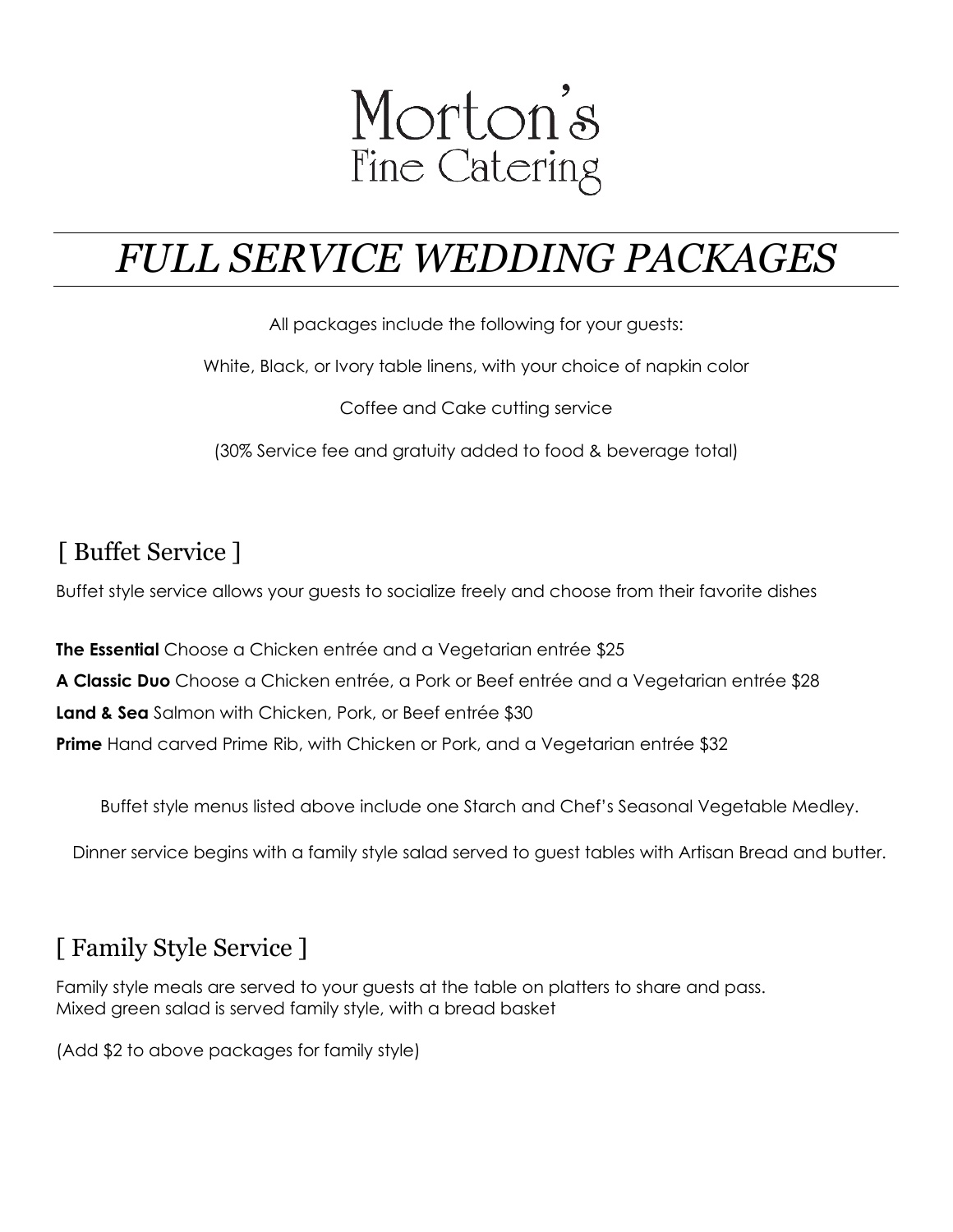# *ENTRÉE SELECTIONS*

#### **v-vegetarian \*v-vegan gf-gluten-free df-dairy-free**

### [ Chicken Breast Entrées]

**Chicken Vesuvio (gf)** Herb and garlic marinated chicken, light garlic cream sauce **Chicken Marsala (gf, df)** Sautéed mushrooms and Marsala wine sauce over grilled chicken breasts **Michigan Chicken (gf, df)** Grilled chicken with a Michigan cherry sauce **Tomato Tarragon Chicken (gf)** With mushrooms, tomato and tarragon cream **Lemon Caper Chicken (gf, df)** Marinated chicken breasts, lemon caper wine sauce, fresh thyme **Boursin Chicken (gf)** Grilled chicken with sun-dried tomato and Boursin cream sauce **Barbecued Chicken (gf, df)** with our signature barbecue sauce

### [ Chicken Thigh Entrées]

**BBQ Chicken Thighs (gf, df)** Juicy chicken thighs in our signature BBQ sauce **Jamaican Jerk Chicken (gf, df)** Char-grilled chicken thighs, roasted in Jamaican spices **Lemon Caper Chicken Thighs (gf, df)** Braised in lemon caper wine sauce, fresh thyme, lemon zest **Rosemary Chicken (gf,df)** Marinated and roasted with garlic, lemon, and rosemary

## [ Pork Loin Entrées ]

**Apple Harvest (gf, df)** Caramelized onions and apple cider reduction **Cranberry Pecan (df)** Crusted with pecans, glazed with citrus and cranberry sauce **Wild Mushroom (gf, df)** Roasted pork loin with a wild mushroom demi glaze

## [ Beef Entrées ]

**Flank Steak (gf, df)** Thinly sliced with fresh herbs and roasted tomato jus, wild mushrooms, or Burgundy reduction **Beef Bourguignon (gf, df)** Braised boneless beef short rib in red wine, tomato, beef broth, rosemary, thyme, shallots

**Beef Brisket (gf, df)** Slow roasted with natural juices, Carolina barbecue sauce on the side

**Beef Tenderloin or Filet Mignon (gf, df)** with wild mushrooms, or Burgundy reduction (plated only)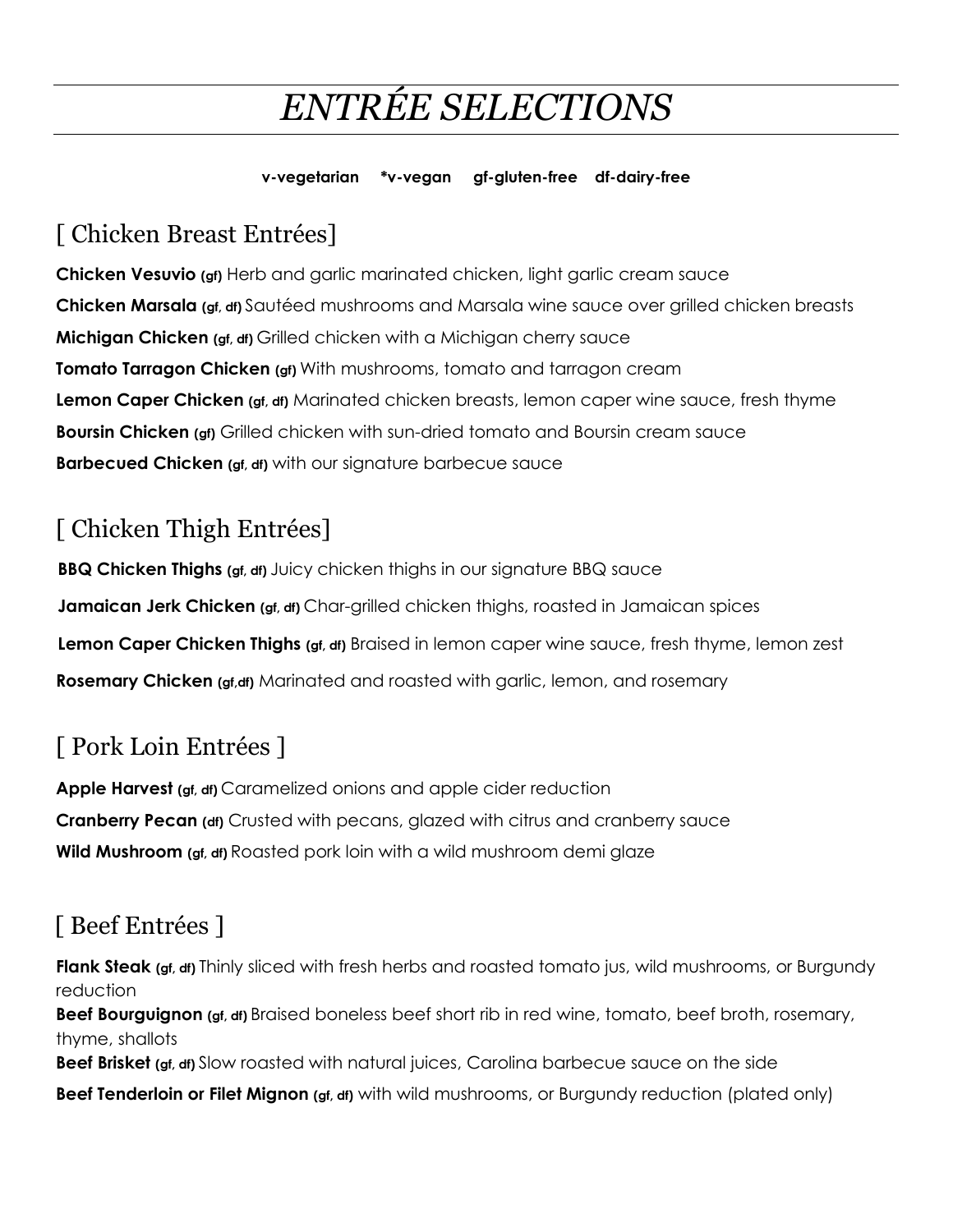## [ Fish Entrées ]

**Salmon with Dill (gf)** Broiled and served with a dill cream sauce **Maple Salmon (df, gf)** Broiled with a maple mustard glaze **Lemon Piccata (gf)** Broiled salmon, in a lemon caper sauce

### [ Vegan & Vegetarian Entrées ]

**Roasted Root Vegetable Paella (\*v, gf)** Roasted parsnips, potatoes, carrots, fennel, and asparagus tops with Spanish inspired flavors of saffron, herbs, and tomato

**Zucchini & Chickpea Stew (\*v, gf)** Flavorful vegan dish with Moroccan spices

**Artichoke Pasta (\*v)** with kalamata olives, capers, sun-dried tomatoes, red onion, fresh parsley, garlic and olive oil

**Fresh Basil (\*v)** with zucchini ribbons, sun-gold tomatoes (seasonal), & parmesan tossed with farfalle in olive oil, \*vegan with parmesan on the side

**Farfalle** (v) with asparagus and lemon thyme cream, parmesan cheese

**Caprese Mostaccioli (v)** Fresh mozzarella baked in penne pasta with marinara, torn basil leaves

**Penne Pesto Primavera (v)** Carrots, cauliflower, and broccoli with a fresh pesto cream sauce

# *WEDDING MENU SIDE DISHES*

Choose one vegetable and one starch (choose extra side dish, \$1.50 per guest)

### [ Vegetables ]

**Chef's Seasonal Vegetable Medley (\*v, gf)** sautéed with olive oil, salt and pepper. Ingredients will vary.

Custom vegetable selections below, add \$1.00 to the package price. Vegetables below are not included.

**California Medley** steamed cauliflower, carrots, and broccoli **Green Bean & Carrot Medley** with garlic butter **Zucchini Medley** zucchini, squash, and red pepper, sautéed in olive oil, salt & pepper **Honey Dill Carrots** Honey glazed carrots with dill butter **Green Beans** with garlic butter, or amandine (toasted almonds) add \$.50/guest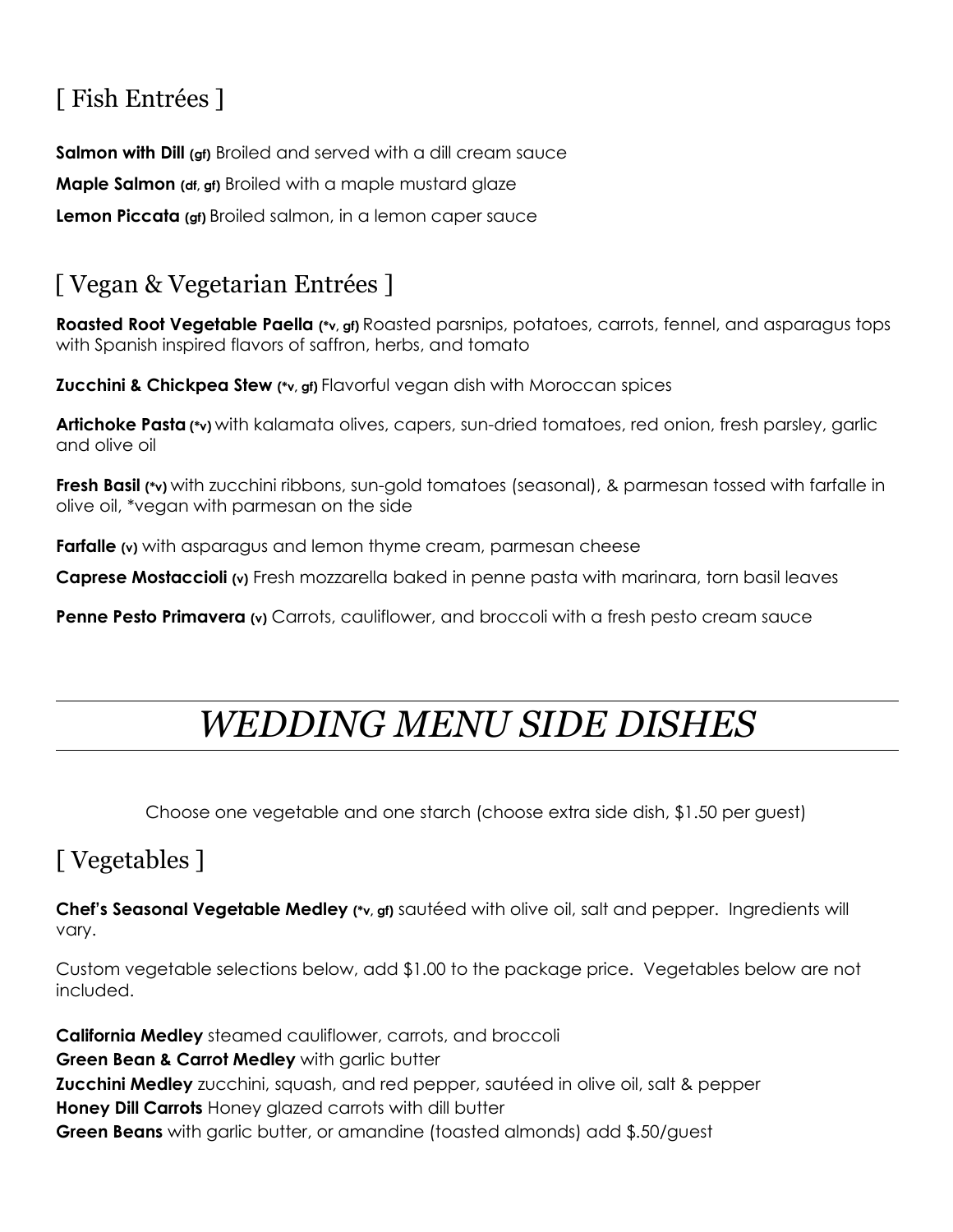# *WEDDING MENU SIDE DISHES*

#### [ Starches ]

**Roasted Red Skin Potatoes (\*v, gf)** with rosemary, garlic and thyme, olive oil and paprika **Steamed Red Potatoes (v, gf)** with parsley butter **Whipped Potatoes (v, gf)** with butter and cream, roasted garlic **Loaded Smashed Potatoes (gf)** with scallions, bacon, cheddar and sour cream **Wild Rice Pilaf (\*v, gf) Basmati Rice (\*v, gf)**

## [ Salads ]

**Green Garden Salad (\*v, gf)** with mixed greens, tomatoes, cucumber, radishes, carrots | house ranch or vinaigrette

**Mediterranean Garden Salad (\*v, gf)** with mixed greens, tomatoes, cukes, kalamata olives, garbanzo beans, bell peppers |sherry vinaigrette

**California salad (v, gf)** mixed greens, shaved fennel, parmesan, cucumbers, golden raisins, sunflower seeds

**Morton's House Salad** (v, gf) with mixed greens, cucumber, carrots, feta and dried cranberries | house vinaigrette

**Michigan Salad** (v, gf) with dried cherries, candied pecans, gorgonzola | champagne vinaigrette

**Caesar Salad** with fresh romaine, house made croutons, shaved parmesan and cracked pepper

Add a choice of two dressings, pre-set on tables, (add \$.25 per guest)

### [ Special Meals ]

Vegetarians | Children | Food Allergies

Our packages include accommodations for your guests with special dietary needs. Ask your wedding consultant for details.

\*Consuming raw or undercooked meats, poultry, seafood, shellfish, or eggs may increase your risk of foodborne illness.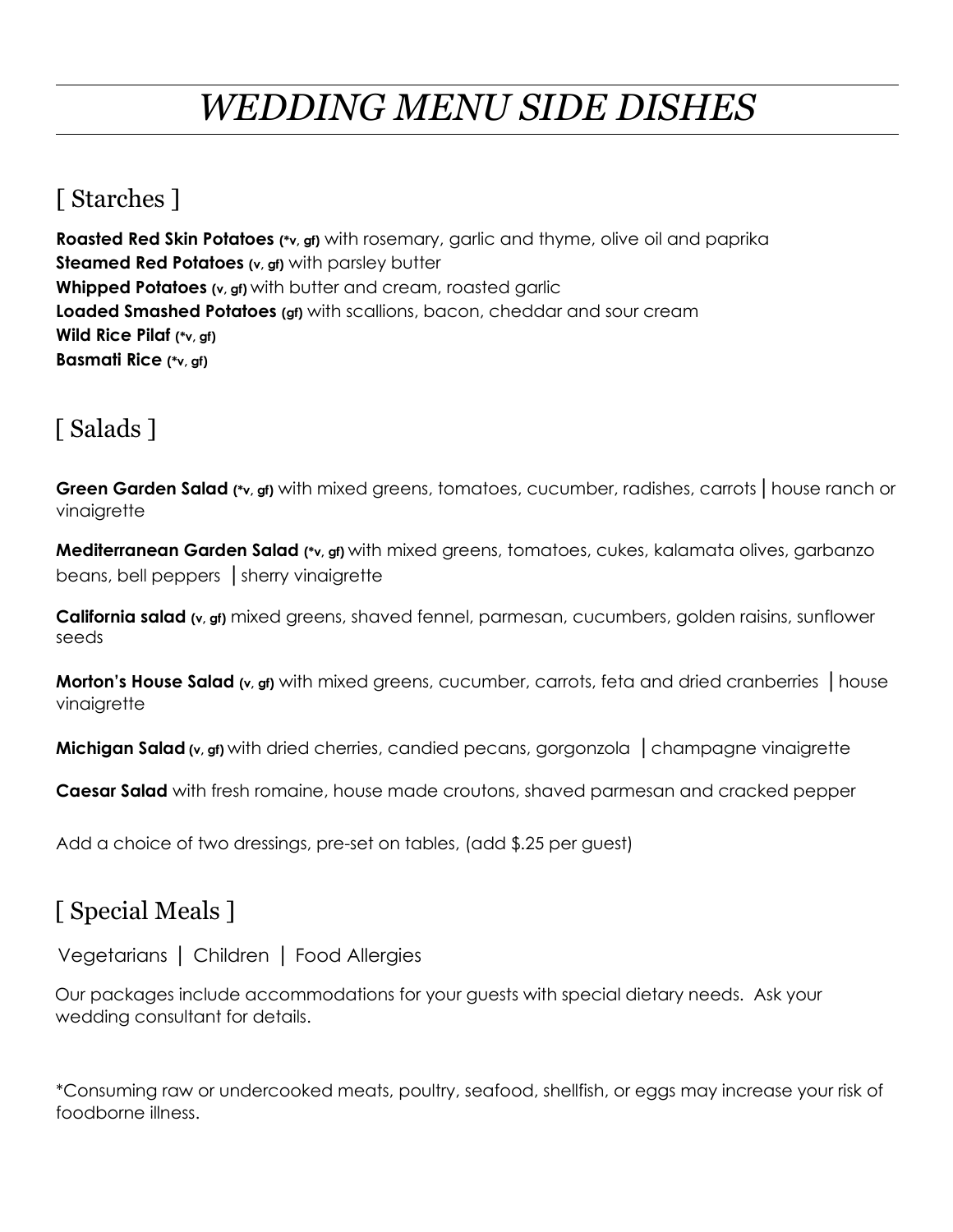# *THEMED PACKAGES*

Choose a package below with appetizers and dinner included, all items work together to create a delicious and memorable meal for you and your guests.

Buffet style and Family style service available

## [ Seasonal Eats ]

Appetizers

**Butternut, Asparagus,** or **Roasted Tomato Crostini**

**Kale Ranch Dip Crudités** Creamy & chilled, with pumpernickel and veggies **Fresh Fruit Display** with seasonal fresh fruits and berries

#### **Dinner**

**Morton's House Salad** romaine, field greens, cucumber, carrot, dried cranberry, & feta

**Artisan Bread Basket** with butter

**Beef Bourguignon** Braised boneless beef short rib in red wine, tomato, beef broth, rosemary, thyme, shallots

**Rosemary Chicken (gf,df)** Marinated and roasted with garlic, lemon, and rosemary

**Roasted Root Vegetable Paella (\*v, gf)** Roasted parsnips, potatoes, carrots, fennel, and asparagus tops with Spanish inspired flavors of saffron, herbs, and tomato

\$31/Buffet, \$33/Family Style

## [ Taste of Michigan ]

#### **Appetizers**

**Artisan Cheese Board**, flatbread and crackers **Smoked Michigan Whitefish Pate** with assorted crackers **Fresh Fruit Display** with seasonal fresh fruits and berries

#### **Dinner**

**Garden Salad** with creamy house ranch and champagne vinaigrette **Artisan Bread Basket** with butter **Michigan Cherry Chicken** Grilled chicken with rosemary and Michigan cherry sauce **Roasted Pork Tenderloin** with wild mushrooms **Fresh Basil Pasta (v)** with zucchini ribbons, cherry tomatoes & parmesan tossed with farfalle in olive oil **Chef's Seasonal Vegetable Medley** and **Red Potatoes** with parsley butter

\$31/buffet, \$33/Family Style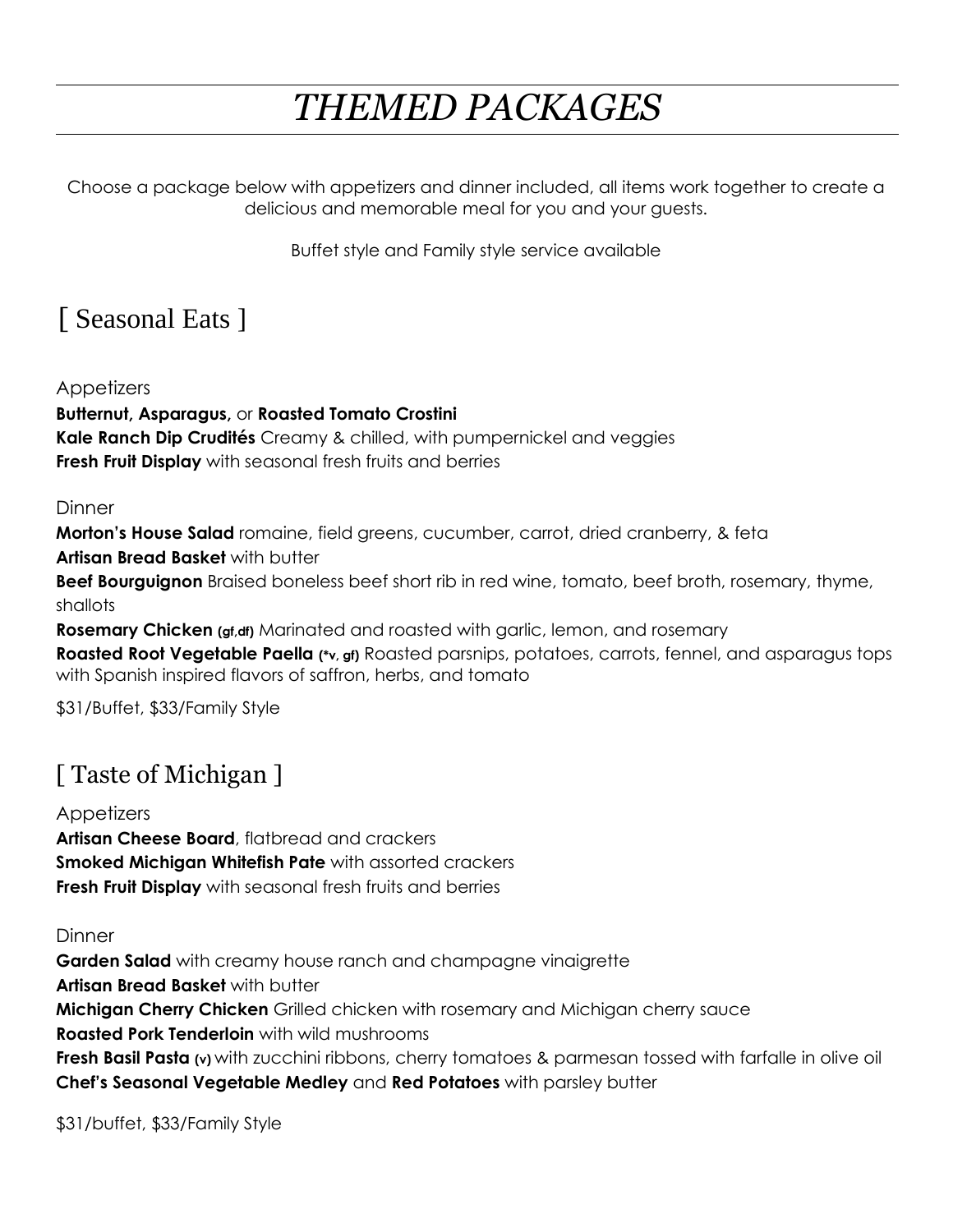# *THEMED PACKAGES*

### [ Surf and Turf ]

**Appetizers Tomato Basil** and **White Bean Bruschetta Crab Dip** with mild green chiles & cheddar jack cheese, crispy house-made corn chips **Fresh Fruit Display** with seasonal fruits and berries

**Dinner** 

**California salad** mixed greens, shaved fennel, parmesan, tomatoes, golden raisins, sunflower seeds **Artisan Bread Basket** with butter **Herb Crusted Prime Rib au jus**, hand carved with horseradish cream (buffet) or Flank Steak or Braised Beef (when served family style) **Broiled Salmon** with lemon caper sauce **Farfalle** with asparagus and lemon thyme cream, parmesan cheese **Whipped potatoes Chef's Seasonal Vegetable Medley** 

\$33/Buffet, \$35/Family style

### [ Morton's BBQ ]

Appetizers **Vegetable Crudités (\*v, gf)** Fresh seasonal vegetables with our signature Green Goddess or Dill Ranch Dips **Spicy Feta Cheese Dip (v)** with house made pita crisps **Fresh Fruit Display** with seasonal sliced fruits and berries

**Dinner** 

**Green Garden Salad** with creamy house ranch or house vinaigrette **Artisan Bread** with butter **Grilled Chicken Thighs**, Michigan cherry barbecue sauce **Smoked Beef Brisket** Cooked low and slow, barbecue sauce on the side **Johnny's Mac n' Cheese Baked Beans** with brown sugar and bacon (or vegan) or **Cole Slaw Artisan Bread** with butter

\$30/buffet, \$32/Family Style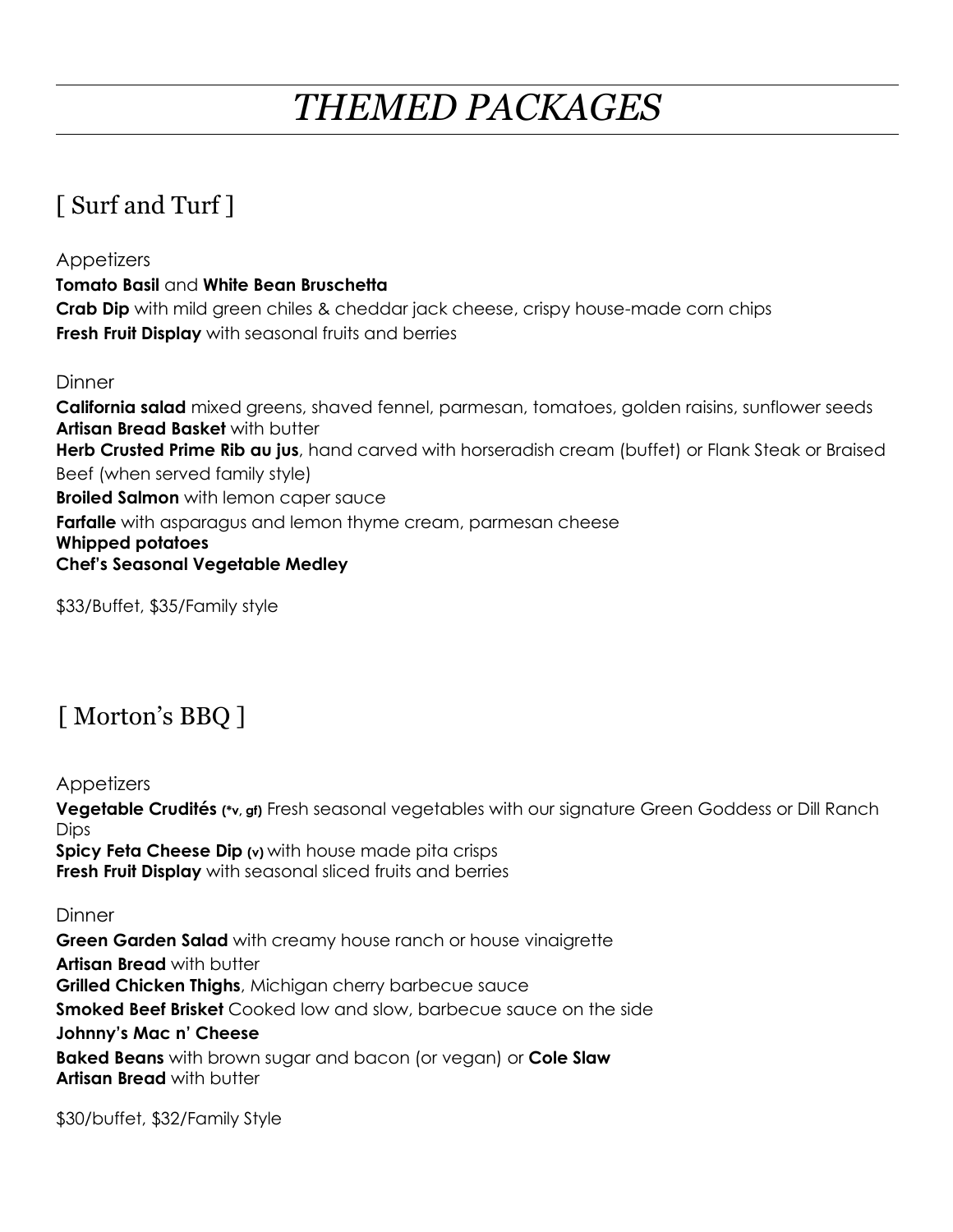# *PLATED MENU OPTIONS*

#### [ Plated Service ]

Plated meals include choice of one meat entrée with starch and vegetable, and one vegetarian option.

Multiple entrée selections add \$4.00 per guest Mixed green salad is plated and served to the table with a bread basket.

**One entrée:** Chicken or Roasted Pork Loin \$30 **Fish or Beef:** Salmon or Beef \$32 **Premium Beef:** Filet Mignon \$38

### [ Chicken or Pork ]

#### **Boursin Chicken**, **Chicken Tarragon**, **Michigan Cherry Chicken**, or **Wild Mushroom Pork**

Whipped or Roasted Red Potatoes Chef's Seasonal Vegetables Morton's House Salad with Artisan Bread Basket & butter

### [ Fish ]

#### **Lemon Piccata** or **Maple Glazed Salmon**

Wild Rice Pilaf or Steamed Potatoes in parsley butter Chef's Seasonal Vegetables California Salad with Artisan Bread Basket & butter

## [ Beef ]

**Braised Beef Bourguignon** or **Filet in Burgundy Reduction** Whipped or Steamed Potatoes in parsley butter Chef's Seasonal Vegetables Michigan Salad with Artisan Bread Basket & butter

### [ Vegetarian ]

**Roasted Root Vegetable Paella Penne Pesto Primavera Char-grilled Tofu and Vegetable Stack**, lemon herb sauce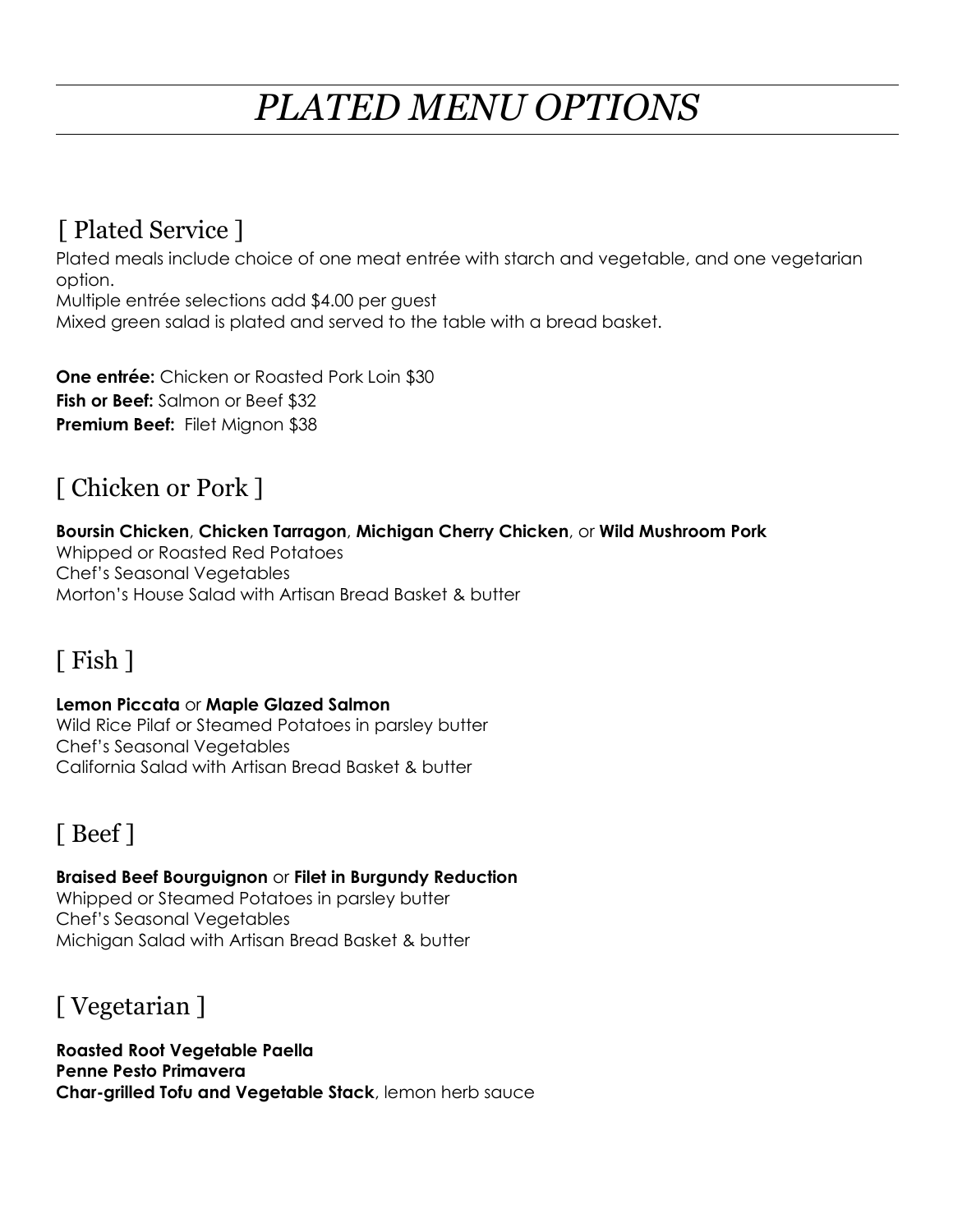# *PARTY TRAYS AND DISPLAYS*

Platters and Party Trays are priced to serve 40-50.

 **v-vegetarian \*v-vegan gf-gluten-free df-dairy-free**

## [ Fruits and Cheeses ]

**Fresh Fruit Display** Seasonal fruits and berries, artfully presented \$80 **Fruit Skewers** \$90 **Artisan Cheese Board** Wedges of specialty cheeses, with flatbread and crackers \$80 **Baked Brie** Large wheel of brie baked in puff pastry with raspberry jam, served with crackers \$70 **Cheese and Crackers** Cubed cheddar, Swiss, pepper jack, dill havarti, or Gouda \$65

## [ Dips and Spreads ]

**Caramelized Onion Dip (v, gf)** with kettle chips \$60 **Hummus (\*v, gf) and Pita (\*v)** Traditional garlic, lemon, tahini, chick peas and olive oil \$60 **Spinach and Artichoke Dip** (v) Served warm with house made pita crisps \$80 **Traditional Bruschetta (\*v)** Fresh tomatoes, cucumber, basil and red onion, with crostini \$65 **Artichoke and Olive Bruschetta (\*v)** with lemon and capers, garlic and olive oil, crostini \$70 **Smoked Whitefish or Salmon Pate** Cream cheese, capers, and lemon with crackers, or in phyllo cup \$85

# [ Apps with Snap ]

**Asparagus Spears (\*v, gf)** Grilled, with hearts of palm and lemon vinaigrette \$50 **Vegetable Crudités (\*v, gf)** Fresh seasonal vegetables with our signature Green Goddess dip \$60 **Pickles & Things (\*v, gf)** Mixed olives, mini gherkins, pickled cauliflower & asparagus, peppadew peppers \$65

## [ Platters ]

**Veggie Antipasto (gf, df options)** Italian cheeses, roasted vegetables, olives and peppers \$95 (Without meat- \$80)

**Charcuterie (df, gf options)** Chef's special selection of cured meats, stone-ground mustard, candied nuts, petit pickles, pickled red onion, toasts \$90

**Smoked Salmon Platter (df, gf options)** with capers, red onion, chopped egg, tomato, dill ranch and crackers \$135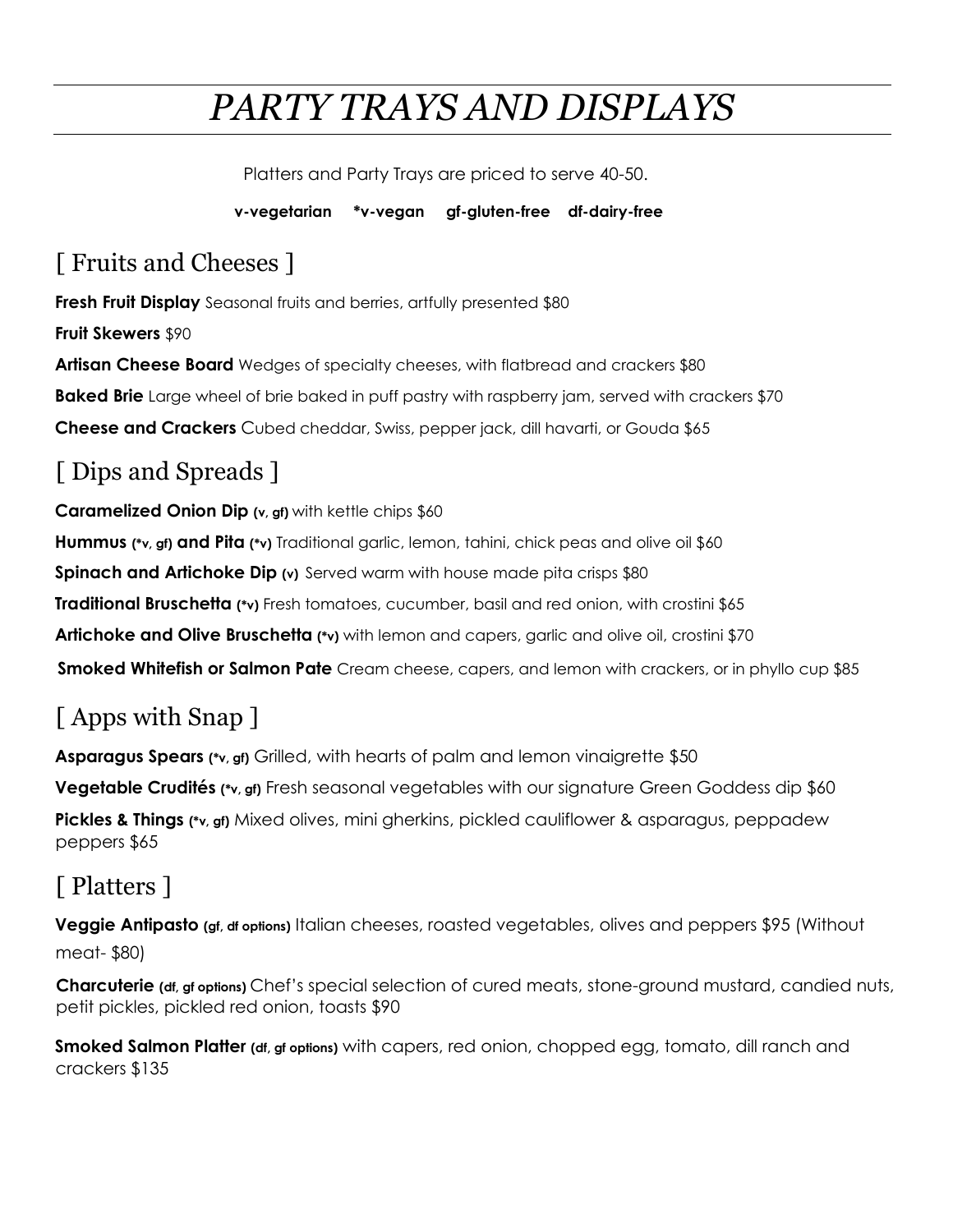# *APPETIZERS AND HORS D'OEUVRES*

Items on this page are priced for 50 pieces. We recommend a minimum of 1 piece per guest. Overall quantities depend on the size and style of your event.

# [ Vegetarian Appetizers ]

Phyllo Canapés (v) Brie, walnut and pear; Chevre with basil and tomato, or Caramelized onion and boursin cheese (Pick two flavors) \$85 **Spring rolls (v)** Vegetarian \$90, with dipping sauce **Spanikopita (v)** Mini spinach pie in phyllo \$90 **Stuffed Mushrooms** (v) Vegetarian blend of spinach and Boursin cheese \$65 **Caprese Skewer (v, gf)** Fresh tomatoes, fresh basil, fresh mozzarella, balsamic vinaigrette \$65 **Vegetarian Brochettes (v, gf)** Fresh mozzarella balls, tomatoes, olives, artichokes and balsamic vin \$75

# [ Meat and Seafood Appetizers ]

**Bacon Marmalade** on Focaccia points with Gorgonzola crumbles and scallion garnish \$85 **Potato Skins** (gf) Halved mini red skins, cheddar cheese, scallions and bacon \$75 **Veggie Potato Skins (v, gf)** Halved mini red skins, cheddar cheese, scallions \$75 **Prosciutto** (gf, df) Wrapped melon and/or asparagus tips \$75 **Sausage Stuffed Mushrooms** Mushroom caps stuffed with maple sausage and herbs \$85 **Buffalo Wings (gf)** Johnny's homemade sweet and spicy barbecue sauce, \$90 **Chicken Rumaki (gf, df)** Bacon wrapped chicken in our special marinade, drizzled with sweet chili glaze \$75 **Bayou Brochettes (gf, df)** Skewered shrimp and Louisiana sausage, Cajun aioli dipping sauce \$115 **Coconut Shrimp** Coconut crusted shrimp with spicy mango chutney \$100 **Shrimp Cocktail (gf, df)** Chilled jumbo tail-on shrimp, with lemon and cocktail sauce \$90